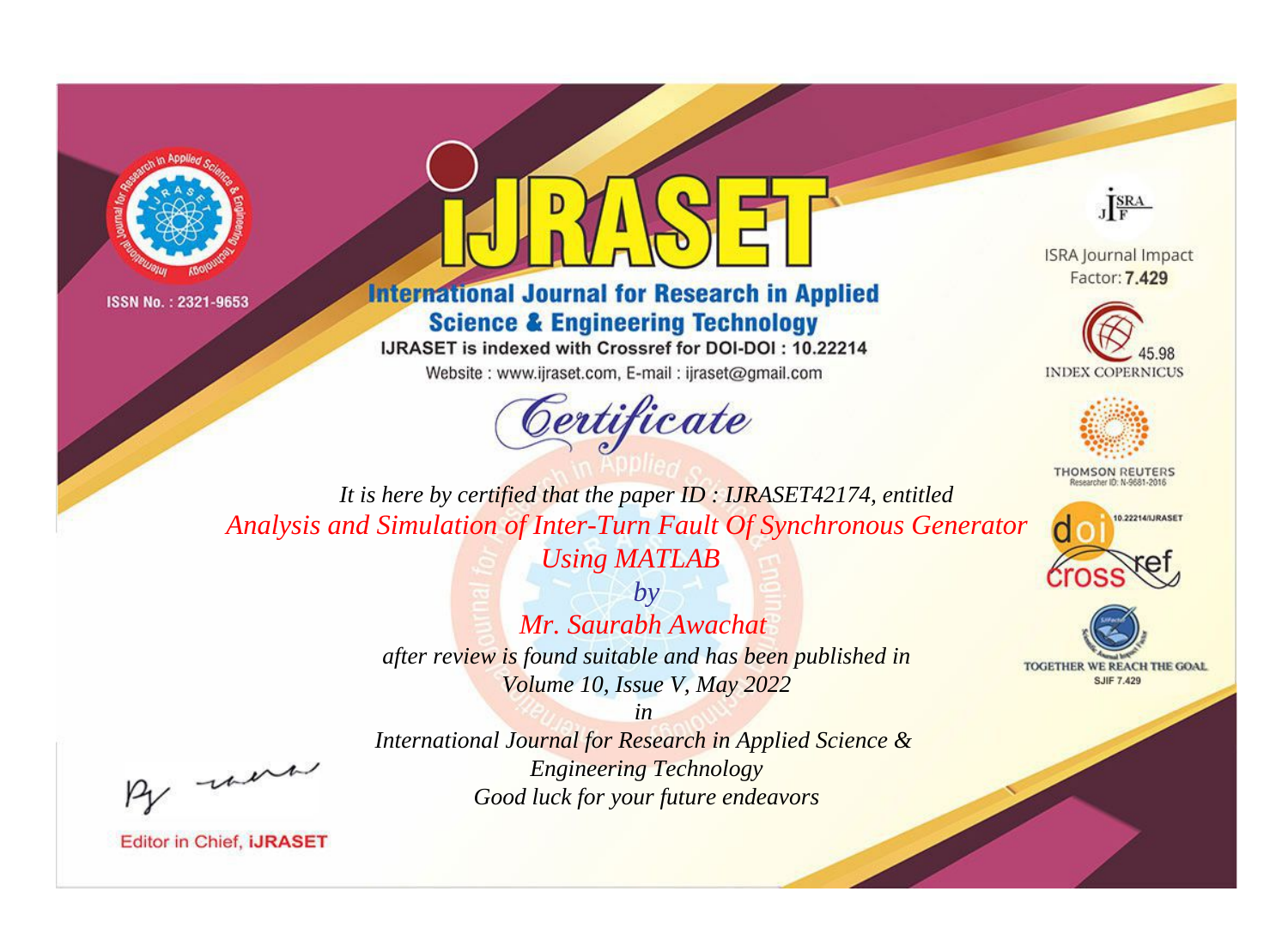



## **International Journal for Research in Applied Science & Engineering Technology**

IJRASET is indexed with Crossref for DOI-DOI: 10.22214

Website: www.ijraset.com, E-mail: ijraset@gmail.com



JERA

**ISRA Journal Impact** Factor: 7.429





**THOMSON REUTERS** 



TOGETHER WE REACH THE GOAL **SJIF 7.429** 

*It is here by certified that the paper ID : IJRASET42174, entitled Analysis and Simulation of Inter-Turn Fault Of Synchronous Generator* 

*Using MATLAB*

*by Mr. Piyush Raulkar after review is found suitable and has been published in Volume 10, Issue V, May 2022*

, were

*International Journal for Research in Applied Science & Engineering Technology Good luck for your future endeavors*

*in*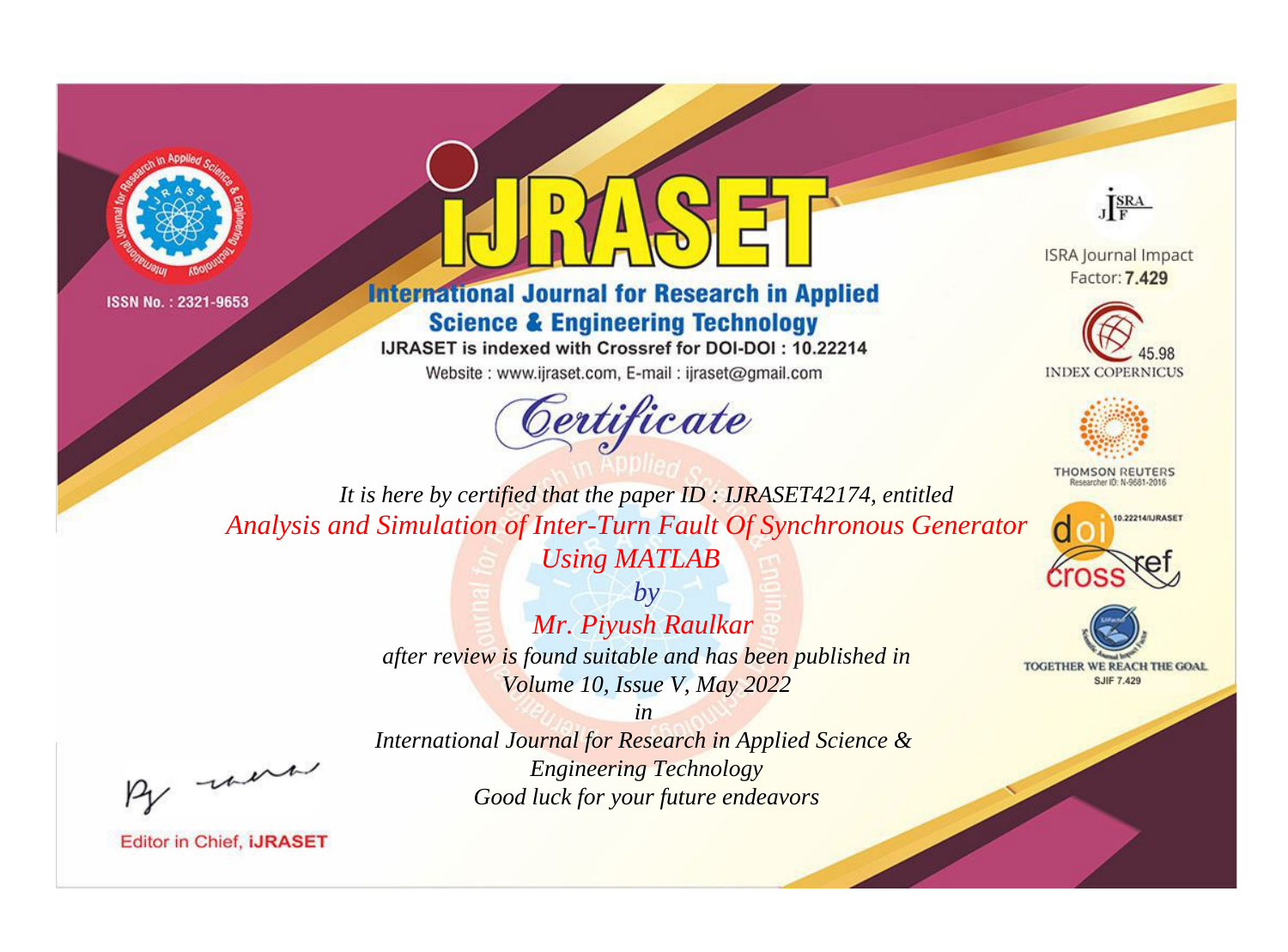



## **International Journal for Research in Applied Science & Engineering Technology**

IJRASET is indexed with Crossref for DOI-DOI: 10.22214

Website: www.ijraset.com, E-mail: ijraset@gmail.com



JERA

**ISRA Journal Impact** Factor: 7.429





**THOMSON REUTERS** 



TOGETHER WE REACH THE GOAL **SJIF 7.429** 

*It is here by certified that the paper ID : IJRASET42174, entitled Analysis and Simulation of Inter-Turn Fault Of Synchronous Generator* 

*Using MATLAB*

*by Mr. Umesh Gakre after review is found suitable and has been published in Volume 10, Issue V, May 2022*

*in* 

, un

*International Journal for Research in Applied Science & Engineering Technology Good luck for your future endeavors*